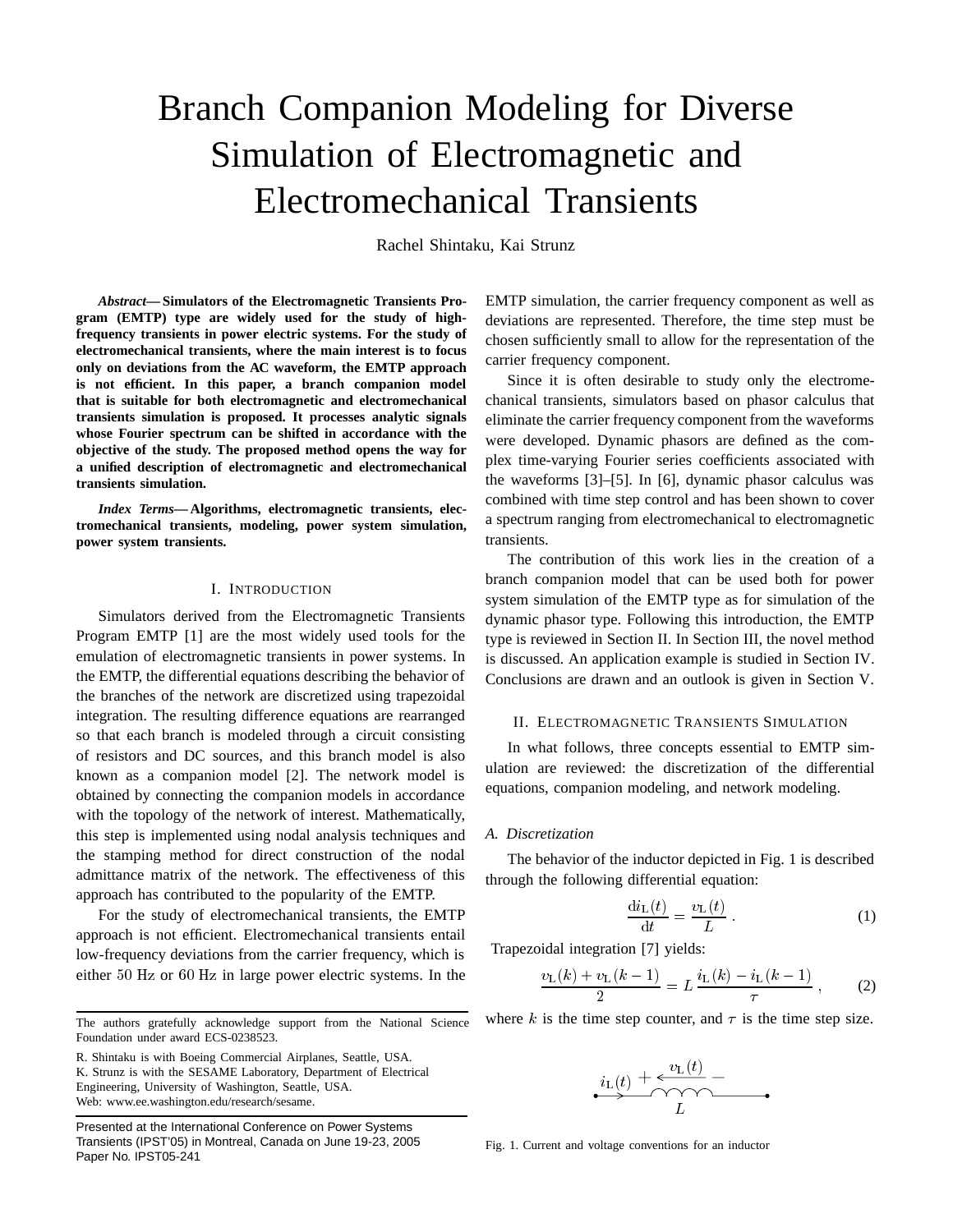#### *B. Companion Modeling*

The discretized form (2) can be rearranged as follows:

$$
i_{\rm L}(k) = G_{\rm L} v_{\rm L}(k) + \eta_{\rm L}(k) , \qquad (3)
$$

with:

$$
G_{\rm L} = \frac{7}{2L},
$$
\n
$$
\eta_{\rm L}(k) = i_{\rm L}(k-1) + \frac{7}{2L} v_{\rm L}(k-1).
$$
\n(4)

The inductor is thus modeled through a conductance  $G_L$  and a history source  $\eta_L(k)$ . The resulting companion model is shown in Fig. 2.



Fig. 2. Companion model of an inductor for electromagnetic transients simulation

In the same way as for the inductor, models can be found for other branches of networks and circuits [1]. In the case of nonlinear branches, the equivalent conductance may change during simulation.

#### *C. Network Modeling*

The network model is obtained through direct construction [2], also referred to as stamping, where all branches are conceptually removed from the network and then added successively in order to add the contributions of the companion model conductances to the emerging nodal admittance matrix in accordance with the network topology. The equation system for the network model is then of the following form:

$$
\mathbf{Y}(k)\mathbf{v}(k) = \mathbf{j}(k) \tag{6}
$$

If there are  $N$  unknown nodal voltages, then the nodal admittance matrix Y is of size  $N \times N$ . Vector v contains the unknown and dependent nodal voltages, and  $j$  is the vector of the source dependent nodal current injections. It is assumed that the vector  $j$  is known as it contains contributions from history sources and excitation functions. The equation system is solved at each time step  $k$  for  $v$ .

# III. DIVERSE ELECTROMAGNETIC AND ELECTROMECHANICAL TRANSIENTS SIMULATION

Electromechanical transients entail waveforms of narrow bandwidth and, as discussed in Section III-A, these waveforms can therefore be represented as equivalent lowpass signals in the form of complex envelopes. In Section III-B, the difference term resulting from the discretization of the differential equation is applied to the complex envelope rather than the original real signal. Because of the lowpass character and lower maximum frequency, a larger sampling rate can be used to accurately track the transformed signals. In Section III-C, the difference equation is brought into a format that allows for the representation in the form of a companion model. The latter can be used for electromagnetic and electromechanical transients simulation. In Section III-D, the setting of a novel simulation parameter is considered. The network modeling is discussed in Section III-E.

# *A. Complex Envelope*

The complex envelope  $\mathscr{E}[\underline{s}(t)]$  of a real bandpass signal  $s(t)$  with a carrier frequency  $f_c$  is obtained through two major steps. First, the so-called analytic signal  $s(t)$  [8] is formed by adding to  $s(t)$  an imaginary part that is equal to the Hilbert transform of  $s(t)$ . Second, the Fourier spectrum  $\mathcal{F}[\underline{s}(t)]$  is shifted by  $f_c$  towards lower frequencies.

*1) Hilbert Transform:* The Hilbert transform is defined as follows:

$$
\mathcal{H}[s(t)] = \frac{1}{\pi} \int_{-\infty}^{\infty} \frac{s(\rho)}{t - \rho} d\rho. \tag{7}
$$

Once  $\mathcal{H}[s(t)]$  is known, the analytic signal can be formed by adding  $\mathcal{H}[s(t)]$  as a quadrature component:

$$
\underline{s}(t) = s(t) + j \mathcal{H}[s(t)]. \tag{8}
$$

The effect of the creation of the analytic signal on the Fourier spectrum of a bandpass signal is shown in Fig. 3. While the spectrum of the real signal  $s(t)$  extends to negative frequencies, this is not the case for the spectrum of the corresponding analytic signal  $s(t)$ .



Fig. 3. Application of the Hilbert transform

*2) Frequency Shifting:* The analytic signal can be shifted by the frequency  $f_s$ , which is hereafter referred to as shift frequency, as follows:

$$
\mathcal{S}\left[\,\underline{s}(t)\,\right] = \underline{s}(t)\,\mathrm{e}^{-\mathrm{j}2\pi f_{\mathrm{s}}t} \tag{9}
$$

For  $f_s = f_c$ , the complex envelope is obtained:

$$
\mathcal{E}\left[\underline{s}(t)\right] = \underline{s}(t) e^{-j2\pi f_c t} \,. \tag{10}
$$

Through this operation, the spectrum is shifted by the carrier frequency  $f_c$  as shown in Fig. 4.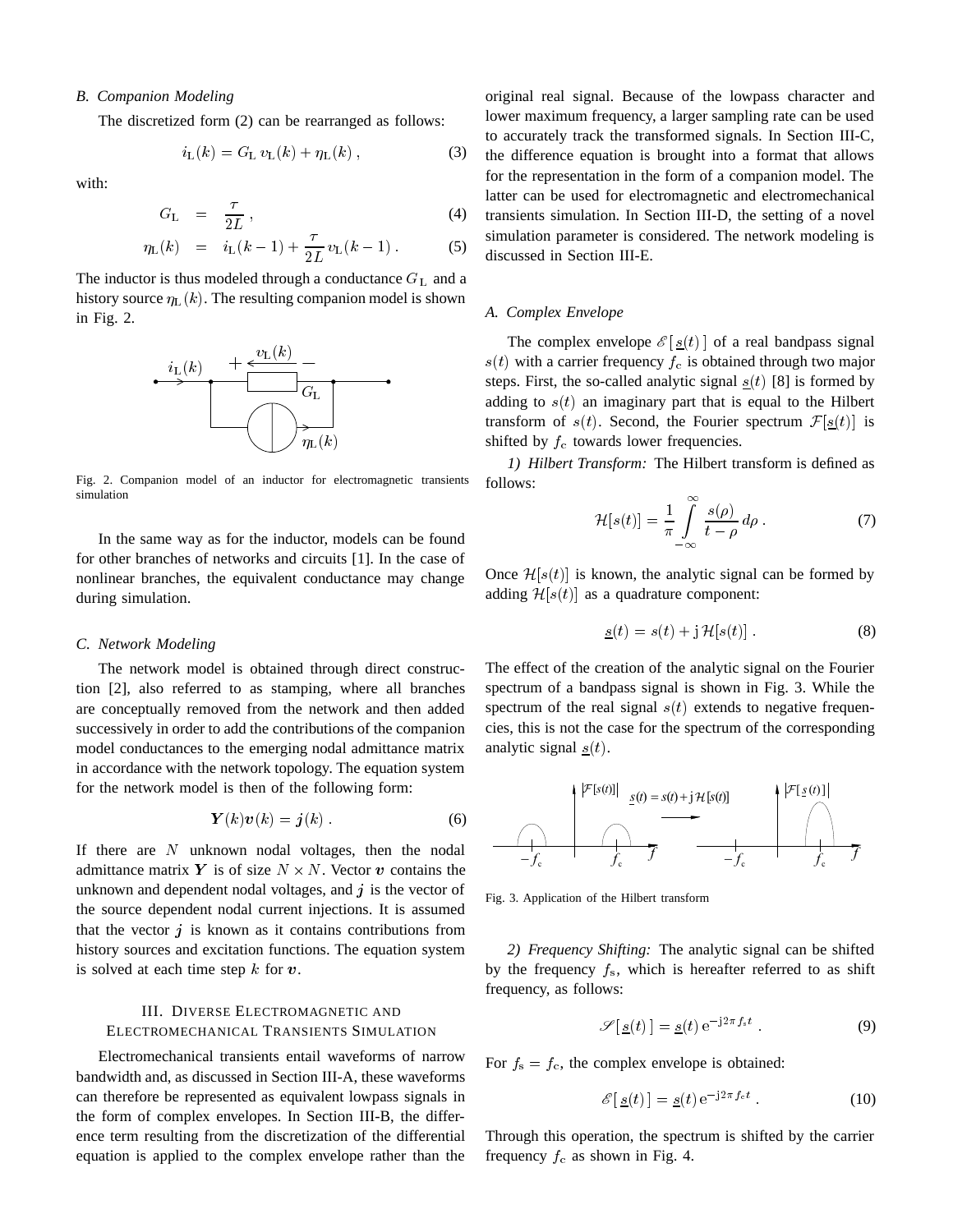

Fig. 4. Shifting by the carrier frequency

The angular shift frequency is directly related to the shift frequency:

$$
\omega_{\rm s} = 2\pi f_{\rm s} \,. \tag{11}
$$

#### *B. Discretization*

As also suggested in [5], the waveforms can be represented through analytic signals in order to exploit the concept of complex envelopes in the context of simulation. Using analytic signals, (1) becomes:

$$
\frac{\mathrm{d}\underline{i}_{\mathrm{L}}(t)}{\mathrm{d}t} = \frac{\underline{v}_{\mathrm{L}}(t)}{L} \,. \tag{12}
$$

The corresponding shifted analytic signals are obtained as follows:

$$
\mathcal{S}[\underline{i}_{\mathrm{L}}(t)] = \underline{i}_{\mathrm{L}}(t) e^{-j\omega_{\mathrm{s}}t} \,. \tag{13}
$$

Insertion into (12) yields:

$$
\frac{\mathrm{d}(\mathscr{S}[\underline{i}_{\mathrm{L}}(t)]\mathrm{e}^{\mathrm{j}\omega_{\mathrm{s}}t})}{\mathrm{d}t} = \frac{\underline{v}_{\mathrm{L}}(t)}{L}.
$$
\n(14)

Eq. (14) can be expanded as follows:

$$
\frac{\mathrm{d}\mathscr{S}[\underline{i_{\mathrm{L}}}(t)]}{\mathrm{d}t}\,\mathrm{e}^{\mathrm{j}\omega_{\mathrm{s}}t}+\mathrm{j}\omega_{\mathrm{s}}\underline{i_{\mathrm{L}}}(t)=\frac{v_{\mathrm{L}}(t)}{L}\,,\qquad(15)
$$

and solved for the derivative:

$$
\frac{\mathrm{d}\mathscr{S}[\,\underline{i}_{\mathrm{L}}(t)\,]}{\mathrm{d}t} = \mathrm{e}^{-\mathrm{j}\,\omega_{\mathrm{s}}t} \left(-\mathrm{j}\omega_{\mathrm{s}}\underline{i}_{\mathrm{L}}(t) + \frac{\underline{v}_{\mathrm{L}}(t)}{L}\right) \,. \tag{16}
$$

Trapezoidal integration is used to transform (16) into a difference equation:

$$
\frac{\mathscr{S}[\underline{i}_{\mathrm{L}}(k)] - \mathscr{S}[\underline{i}_{\mathrm{L}}(k-1)]}{\tau} = \frac{\mathrm{e}^{-\mathrm{j}\omega_{\mathrm{s}}k\tau}}{2} \times \qquad (17)
$$

$$
\left(-\mathrm{j}\omega_{\mathrm{s}}\left(\underline{i}_{\mathrm{L}}(k) + \underline{i}_{\mathrm{L}}(k-1)\mathrm{e}^{\mathrm{j}\omega_{\mathrm{s}}\tau}\right) + \frac{\underline{v}_{\mathrm{L}}(k) + \underline{v}_{\mathrm{L}}(k-1)\mathrm{e}^{\mathrm{j}\omega_{\mathrm{s}}\tau}}{L}\right).
$$

The difference term on the left of (17) is expressed in terms of the complex shifted waveform. For  $f_s = f_c$ , the complex shifted waveform equals the complex envelope. Its Fourier spectrum has a lower maximum frequency compared with the Fourier spectrum of the analytic signal. Consequently, a larger time step size can be used to track the waveform in simulation. This in turn leads to a smaller computational effort.

#### *C. Branch Modeling*

Backsubstitution of complex variables and the gathering of like terms in (17) yields:

$$
\frac{i_{\rm L}(k) - i_{\rm L}(k-1)e^{j\omega_{\rm s}\tau}}{\tau} = \frac{1}{2}\left(-j\omega_{\rm s}\left(i_{\rm L}(k) + i_{\rm L}(k-1)e^{j\omega_{\rm s}\tau}\right) + \frac{v_{\rm L}(k) + v_{\rm L}(k-1)e^{j\omega_{\rm s}\tau}}{L}\right).
$$
\n(18)

Eq. (18) can be rearranged as follows:

$$
\underline{i}_{\mathrm{L}}(k) = \underline{G}_{\mathrm{L}} \underline{v}_{\mathrm{L}}(k) + \underline{\eta}_{\mathrm{L}}(k) , \qquad (19)
$$

with:

$$
\underline{G}_{\rm L} = \frac{\tau}{2L(1 + j\omega_s \frac{\tau}{2})},\tag{20}
$$

$$
\underline{\eta}_{\mathcal{L}}(k) = \begin{cases} \n\frac{\eta}{2} & \text{if } k = 1, \quad \text{if } k = 1, \quad \text{if } k = 1, \quad \text{if } k = 1, \quad \text{if } k = 1, \quad \text{if } k = 1, \quad \text{if } k = 1, \quad \text{if } k = 1, \quad \text{if } k = 1, \quad \text{if } k = 1, \quad \text{if } k = 1, \quad \text{if } k = 1, \quad \text{if } k = 1, \quad \text{if } k = 1, \quad \text{if } k = 1, \quad \text{if } k = 1, \quad \text{if } k = 1, \quad \text{if } k = 1, \quad \text{if } k = 1, \quad \text{if } k = 1, \quad \text{if } k = 1, \quad \text{if } k = 1, \quad \text{if } k = 1, \quad \text{if } k = 1, \quad \text{if } k = 1, \quad \text{if } k = 1, \quad \text{if } k = 1, \quad \text{if } k = 1, \quad \text{if } k = 1, \quad \text{if } k = 1, \quad \text{if } k = 1, \quad \text{if } k = 1, \quad \text{if } k = 1, \quad \text{if } k = 1, \quad \text{if } k = 1, \quad \text{if } k = 1, \quad \text{if } k = 1, \quad \text{if } k = 1, \quad \text{if } k = 1, \quad \text{if } k = 1, \quad \text{if } k = 1, \quad \text{if } k = 1, \quad \text{if } k = 1, \quad \text{if } k = 1, \quad \text{if } k = 1, \quad \text{if } k = 1, \quad \text{if } k = 1, \quad \text{if } k = 1, \quad \text{if } k = 1, \quad \text{if } k = 1, \quad \text{if } k = 1, \quad \text{if } k = 1, \quad \text{if } k = 1, \quad \text{if } k = 1, \quad \text{if } k = 1, \quad \text{if } k = 1, \quad \text{if } k = 1, \quad \text{if } k = 1, \quad \text{if } k = 1, \quad \text{if } k = 1, \quad \text{if } k =
$$

This is the same format as found for Eqs. (3), (4), and (5). Therefore, the companion model is of the same structure as shown in Fig. 5. It differs from the one in Fig. 2 in that now complex quantities appear.



Fig. 5. Companion model of an inductor for diverse electromagnetic and electromechanical transients simulation

The envelopes of the waveforms can be represented very efficiently for  $f_s = f_c$ . For  $f_s = 0$  Hz,  $G_L$  in (4) and  $\eta_L$ in (5) can be derived from  $G_{\text{L}}$  in (20) and  $\eta_{\text{L}}$  in (21) and are therefore suitable for representing the carrier. Models for branches other than the inductor are derived in an analogous manner.

#### *D. Shift Frequency Setting*

 $\frac{(k-1)e^{j\omega_s\tau}}{L}$  that has been introduced here. It is set prior to the simulation start depending on the type of phenomena to be studied. The shift frequency is an additional simulation parameter that has been introduced here. It is set prior to the simulation For the simulation of electromagnetic transients, no frequency shifting is required. However, if the simulation of electromechanical transients is considered, then  $f_s = f_c$  is appropriate.

#### *E. Network Modeling*

Nodal analysis techniques are used in the same way as described in Section II-C. The companion models for diverse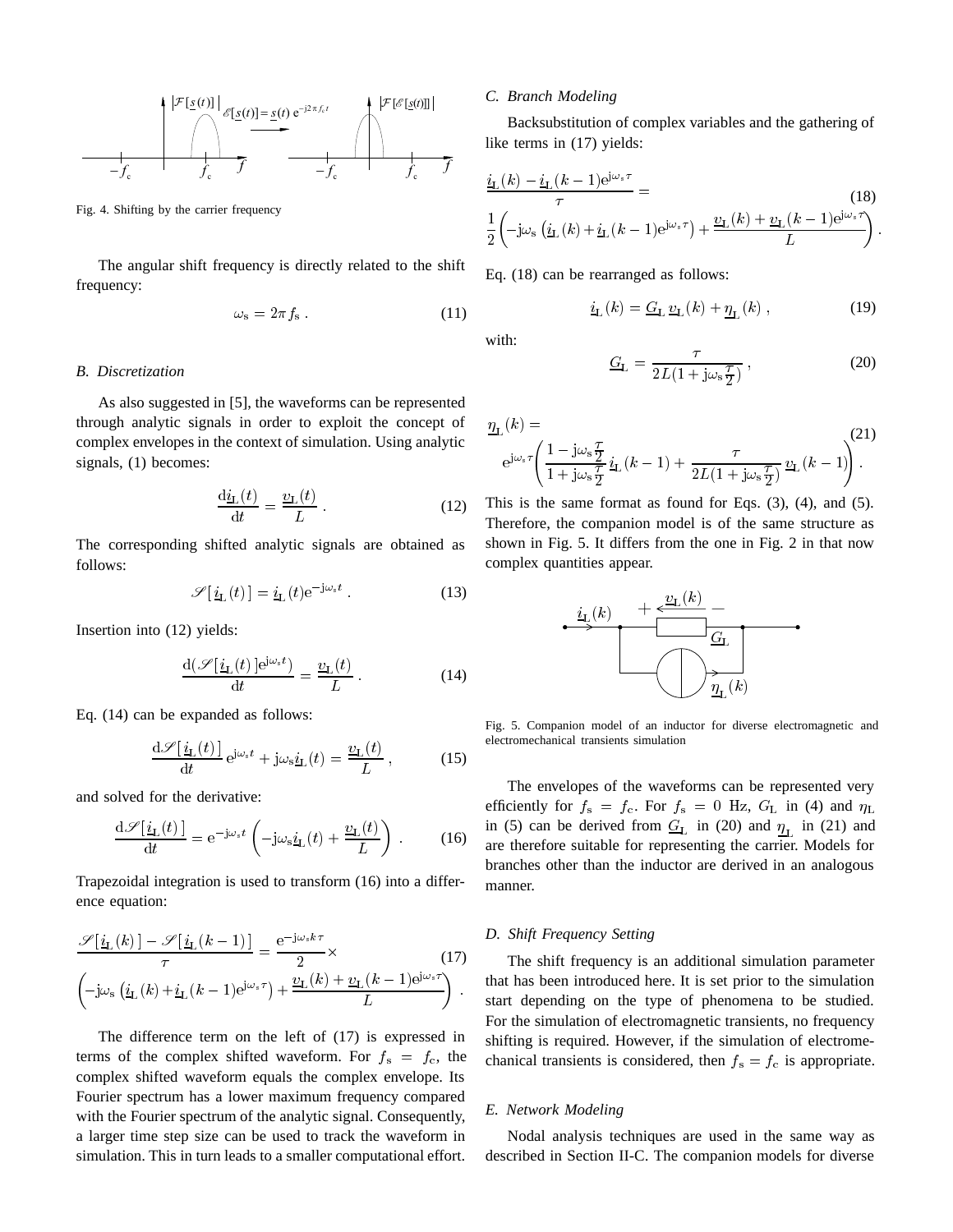electromagnetic and electromechanical transients simulation are used. This leads to a complex form of (6):

$$
\underline{\boldsymbol{Y}}(k)\underline{\boldsymbol{v}}(k) = \underline{\boldsymbol{j}}(k) \tag{22}
$$

The meaning of the symbols corresponds to those introduced for Eq. (6).

## IV. APPLICATION

In order to test the method, the network in Fig. 6 is considered. A three-phase AC source is connected to an infinite bus via a step-up transformer and a short line. The AC source is representative of a 60 Hz distributed synchronous generating unit with a rating of 50 kVA, 480 V. The reactances are given in per unit on the base of 50 kVA, 480 V. The assumed balanced conditions allow for per-phase analysis [9], performed hereafter. The infinite bus serves as the reference to measure angles:  $\underline{E}_{\infty} = 0.98 \angle 0^{\circ}$ . The steady state conditions are marked by subscript 0:





Fig. 6. Test network for AC source perturbation in a balanced three-phase network represented for per-phase analysis.

Assuming that the generator has the small inertia constant of  $H = 1.5$  s and that the overall system is lossless, the natural frequency of the system at which undamped electromechanical oscillations occur is  $f_n = 2.5$  Hz [10]. This means that small perturbations of the angle of the AC source describe undamped harmonic oscillations at the natural frequency.

In the performed test simulations, the amplitude of the oscillation described by the angle of the AC source was  $\delta_{\rm E}$  = 3°. Two different time step sizes were considered. In the first case, the time step size of 50  $\mu$ s was used and the frequency shift was  $f_s = 0$  Hz. This is an appropriate setting for an electromagnetic transients simulation. The AC waveform of the terminal current  $i(t)$ , which corresponds to <sup>I</sup> in Fig. 6, and the extracted envelope are shown in Fig. 7.

This is a type of simulation where the envelope information is of strong interest, as is typical of an electromechanical transients simulation. For tracking the envelope, a much larger time step size can be chosen when  $f_s = 60$  Hz. In Fig. 8 this is illustrated for  $\tau = 5$  ms,  $f_s = 60$  Hz. Since the time step size was increased by a factor of 100 compared with the case when  $f_s = 0$  Hz, the computational effort was reduced very strongly.



Fig. 7. Carrier and envelope of terminal current  $i(t)$  simulated at  $f_s = 0$  Hz with  $\tau = 50 \mu s$ ; solid light: carrier; solid bold: envelope.



Fig. 8. Envelope of terminal current  $i(t)$  simulated at  $f_s = 60$  Hz with  $\tau = 5$  ms.

#### V. CONCLUSIONS AND OUTLOOK

A concept for the modeling of network branches for the diverse simulation of electromagnetic and electromechanical transients simulation was introduced. It allows a unified description of branch characteristics and efficient simulation of diverse transients. The developed branch companion model processes analytic signals and contains the shift frequency as a parameter. For  $f_s = 0$  Hz, the Fourier spectrum is retained as it is in the case of simulators of the EMTP type used for electromagnetic transients simulation. For  $f_s = 60$  Hz, the simulation is based on dynamic phasors of interest for electromechanical transients simulation. The network model is constructed using the stamping method.

With the enhanced capability, the complexity is also increased. An important direction of further work is therefore aimed at facilitating the application of the proposed methodology. For example, the setting of the shift frequency  $f_s$  can be automated. To do so, the simulated signals are checked for the presence of a carrier and the shift frequency can be set accordingly. In this context, it is also possible to consider diverse shift frequency settings within one simulation. The integrated simulation of electromagnetic and electromechanical transients based on one methodology can so be coupled with ease of use.